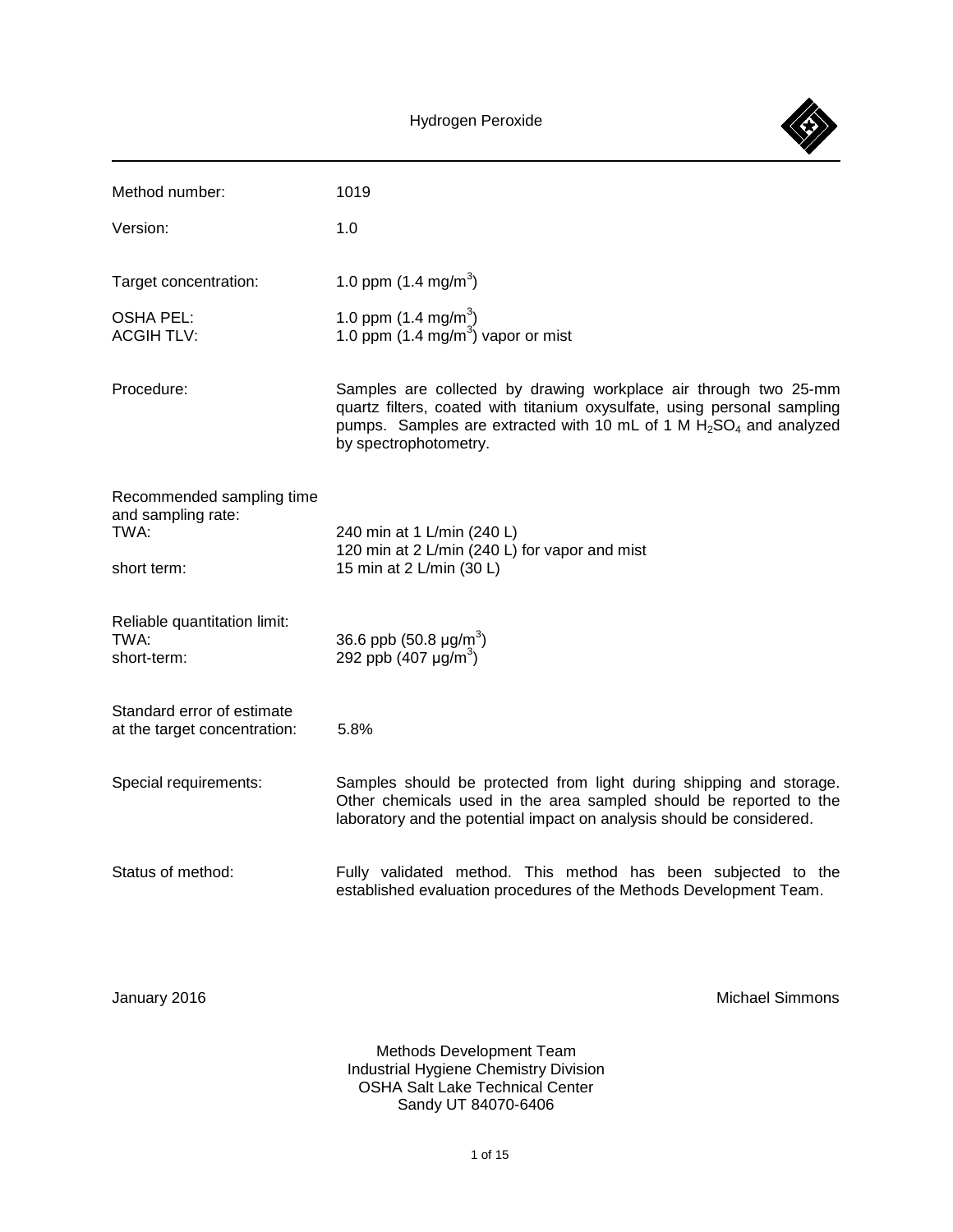## 1. General Discussion

For assistance with accessibility problems in using figures and illustrations presented in this method, please contact OSHA Salt Lake Technical Center (SLTC) at (801) 233-4900. These procedures were designed and tested for internal use by OSHA personnel. Mention of any company name or commercial product does not constitute endorsement by OSHA.

# 1.1 Background

# 1.1.1 History

In 1977 OSHA issued Method VI-6 for the sampling and analysis of hydrogen peroxide.<sup>1</sup> When using Method VI-6 samples are collected with a midget fritted glass bubbler containing a titanium oxysulfate collection solution and analyzed by spectrophotometry. OSHA next issued ID-126-SG, with samples collected using a midget fritted glass bubbler containing a titanium oxysulfate collection solution and analyzed by differential pulse polarography. <sup>2</sup>

In 2000, Christensen et al. demonstrated the use of glass fiber filters impregnated with titanium tetrachloride, with analysis by spectrophotometry, for the sampling of hydrogen peroxide<sup>3</sup> Hecht et al. then modified the sampler using quartz filters soaked with a solution of titanium oxysulfate in sulfuric acid. $4\degree$  Quartz filters coated with titanium oxysulfate are now commercially available and are validated in this method as a replacement to the fritted glass bubbler method.

1.1.2 Toxic effects (This section is for information only and should not be taken as the basis of OSHA policy.)

"Inhalation of high concentrations of the vapor or the mist of hydrogen peroxide has caused extreme irritation and inflammation of the nose and throat. Severe systemic poisoning has also caused headache, dizziness, vomiting, diarrhea, tremors, numbness, convulsions, pulmonary edema, unconsciousness and shock."<sup>5</sup>

1.1.3 Workplace exposure

Hydrogen peroxide is used in "the bleaching or deodorizing of textiles, wood pulp, hair, fur, and foods; in the treatment of water and sewage; as a disinfectant; as a component of rocket fuels; and in the manufacture of many chemicals and chemical products." <sup>6</sup> In 2000 the estimated U.S. production of hydrogen peroxide was 7  $\times$  10<sup>5</sup> tons.<sup>7</sup>

l <sup>1</sup> Hydrogen Peroxide (OSHA Method VI-6), 1977. United States Department of Labor, Occupational Safety and Health Administration Web site. [http://www.osha.gov/dts/sltc/methods/inorganic/id006/hydrogen\\_peroxide.html](http://www.osha.gov/dts/sltc/methods/inorganic/id006/hydrogen_peroxide.html) (accessed May 2015).

<sup>&</sup>lt;sup>2</sup> Hydrogen Peroxide (OSHA Method ID-126-SG). United States Department of Labor, Occupational Safety and Health Administration Web site. <http://www.osha.gov/dts/sltc/methods/partial/t-id126sg-pv-01-0201-m/t-id126sg-pv-01-0201-m.html> (accessed May 2015).

<sup>3</sup> Christensen, C. S.; Brødsgaard, S.; Mortensen, P.; Egmose, K.; Linde, S. A. Determination of hydrogen peroxide in workplace air: interferences and method validation. *J. Environ. Monit.,* **2000**, *2*, pp 339-343.

<sup>4</sup> Hecht, G.; Héry, M.; Hubert, G.; Subra, I. Simultaneous Sampling of Peroxyacetic Acid and Hydrogen Peroxide in Workplace Atmospheres. *Ann. occup Hyg.,* **2004**, *8*, pp 715-721.

<sup>5</sup> American Conference of Governmental Industrial Hygienists, Inc. *Documentation of the Threshold Limit Values and Biological Exposure Indices*, 7th ed.; Cincinnati, OH, 2001; Vol. 2, pp. Hydrogen Peroxide – 1 through Hydrogen Peroxide – 2.

<sup>6</sup> American Conference of Governmental Industrial Hygienists, Inc. *Documentation of the Threshold Limit Values and Biological* 

Exposure Indices, 7th ed.; Cincinnati, OH, 2001; Vol. 2, pp. Hydrogen Peroxide – 1 through Hydrogen Peroxide – 2.<br><sup>7</sup> Kirk-Othmer Encyclopedia of Chemical Technology, 4<sup>th</sup> ed.; Kroschwitz, J. I., Ex. Ed.; John Wiley & Vol. 13, pp 981.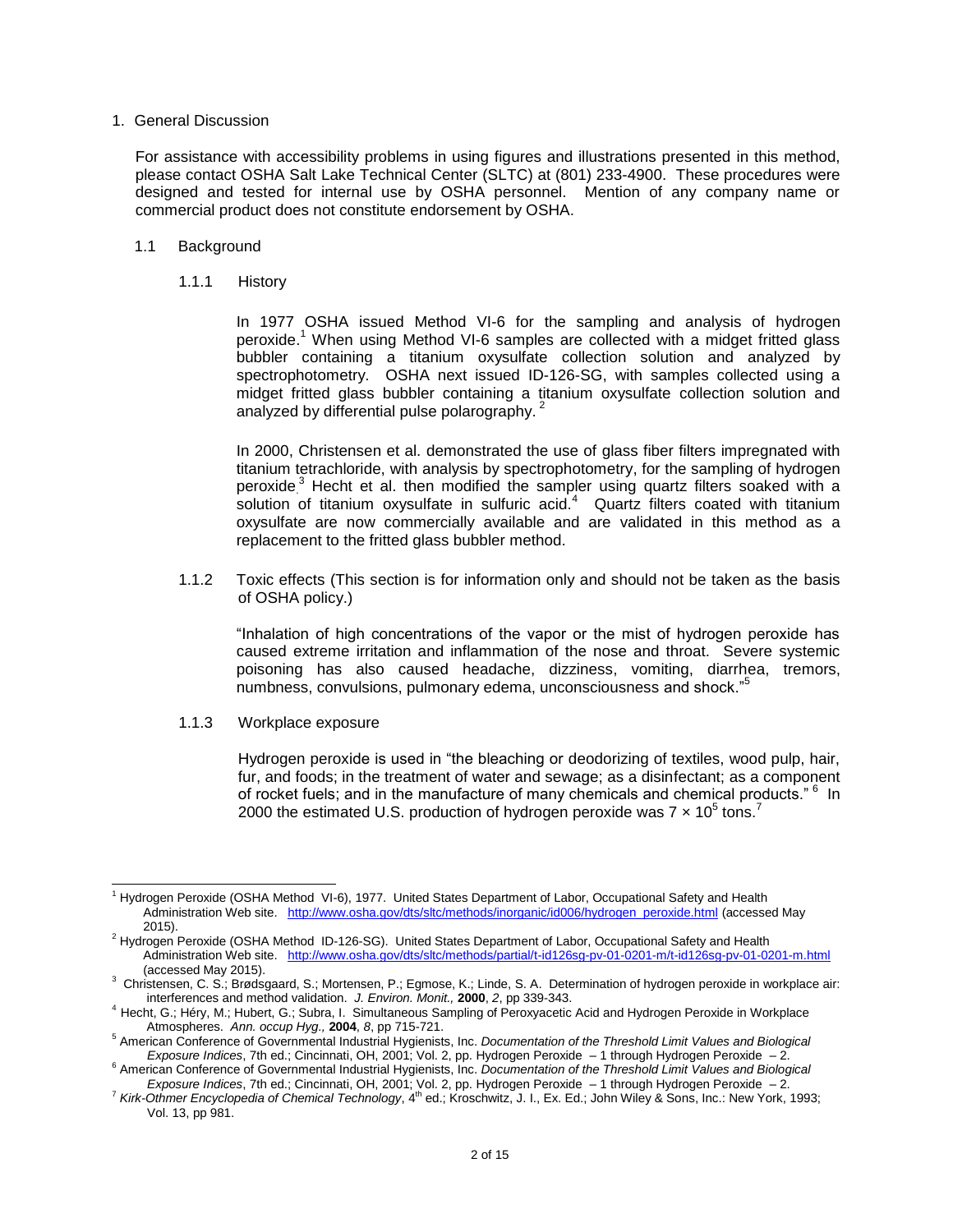1.1.4 Physical properties and other descriptive information<sup>8</sup>

| synonyms:          | dihydrogen dioxide  |
|--------------------|---------------------|
| $IMIS9$ :          | 1470                |
| CAS number:        | 7722-84-1           |
| boiling point:     | 152 °C              |
| melting point:     | $-0.43 °C$          |
| specific gravity:  | 1.463 at 0 °C       |
| molecular weight:  | 34.01               |
| appearance:        | colorless liquid    |
| solubility:        | miscible with water |
| vapor pressure:    | 5 torr at 30 °C     |
| molecular formula: | $H_2O_2$            |
|                    |                     |

structural formula:

 $HO<sub>COH</sub>$ 

2. Sampling Procedure

All safety practices that apply to the work area being sampled should be followed. The sampling equipment should be attached to the worker in such a manner that it will not interfere with work performance or safety.

2.1 Apparatus

Samples are collected with two 25-mm quartz filters coated with titanium oxysulfate hydrate and preloaded into a 2-piece polystyrene cassettes. For this evaluation, commercially prepared samplers were obtained from SKC, Inc. (catalog no. 225-9030). SKC, Inc. also supplies a  $5.5 \times$ 5.5 inch sheet of aluminum foil with each sampler to protect the sample from light.

Samples are collected using a personal sampling pump calibrated to within  $\pm 5\%$  of the recommended flow rate with the sampling device in-line.

2.2 Reagents

None required

2.3 Technique

l

Remove the plastic end plugs from the filter cassette immediately before sampling.

Attach the cassette to the sampling pump so that it is in an approximately vertical position with the inlet facing down during sampling. Position the sampling pump, cassette, and tubing so it does not impede work performance or safety.

Draw the air to be sampled directly into the inlet of the cassette. The air being sampled is not to be passed through any hose or tubing before entering the cassette.

<sup>&</sup>lt;sup>8</sup> American Conference of Governmental Industrial Hygienists, Inc. *Documentation of the Threshold Limit Values and Biological Exposure Indices*, 7th ed.; Cincinnati, OH, 2001; Vol. 2, pp. Hydrogen Peroxide – 1 through Hydrogen Peroxide – 2.

<sup>9</sup> Hydrogen Peroxide (Chemical Sampling Information). United States Department of Labor, Occupational Safety and Health Administration Web site[. http://www.osha.gov/dts/chemicalsampling/data/CH\\_246600.html](http://www.osha.gov/dts/chemicalsampling/data/CH_246600.html) (accessed May 2015).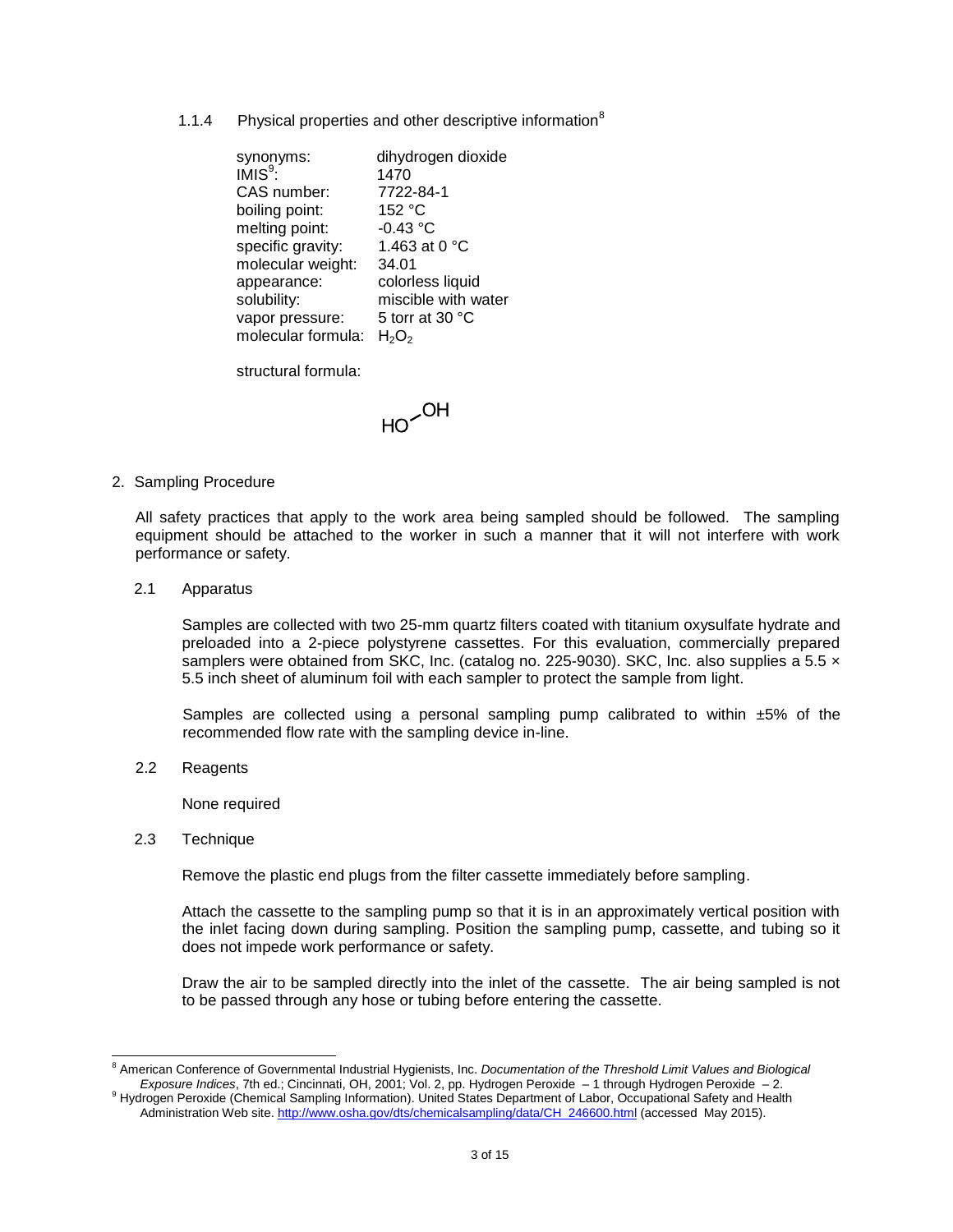Sample for up to 240 min at 1 L/min (240 L) to collect TWA (long term) samples.

Sample for up to 120 min at 2 L/min (240 L) to collect TWA vapor and mist (long term) samples.

Sample for 15 min at 2 L/min (30 L) to collect short term samples.

After sampling for the appropriate time, remove the sample and seal the cassette with plastic end plugs. Wrap each sample with aluminum foil and seal end-to-end with a Form OSHA-21 as soon as possible.

Submit at least one blank sample with each set of samples. Handle the blank sample in the same manner as the other samples except draw no air through it.

Record sample air volume (liters), sampling time (min), and sampling rate (L/min) for each sample, along with any potential interference on the Form OSHA-91A.

Submit the samples to the laboratory for analysis as soon as possible after sampling. If a delay is unavoidable, store the samples in a refrigerator as a precaution.

## 3. Analytical Procedure

3.1 Apparatus

Spectrophotometer. A PerkinElmer Lamda EZ210 UV/Vis Spectrophotometer was used in this validation.

Disposable cuvettes. BRAND GMBH + CO KG UV-Cuvette semi-micro cuvettes were used in this validation (catalog no. 7591 50).

Cuvette caps. Globe Scientific Inc. square plug caps were used in this validation (catalog no. 111167).

Water purifier. A Barnstead NANOpure Diamond system was used to produce 18.0 MΩ-cm DI water in this validation.

Filters and syringes for the filtration of sample solutions prior to analysis. Pall Corporation IC Acrodisc® 25 mm Syringe Filters with 0.45 µm Supor® (PES) Membranes were used in this validation (catalog no. AP-4585).

A means to dispense and dilute solutions. A Hamilton Microlab 600 Series dual syringe diluter/dispenser was used in this validation.

A mechanical shaker. An Eberbach mechanical shaker was used in this evaluation.

Class A 10-mL, 50-mL, and 500-mL volumetric flasks.

Watch glass and 100-mL glass beaker.

Hot plate. A Corning PC-351 hot plate was used in this evaluation.

Sample preparation vials. Kimble 20-mL glass screw-thread scintillation vials were used in this validation (catalog no. 74505-20).

Scintillation vial racks. Polypropylene Scienceware scintillation racks were used in this evaluation.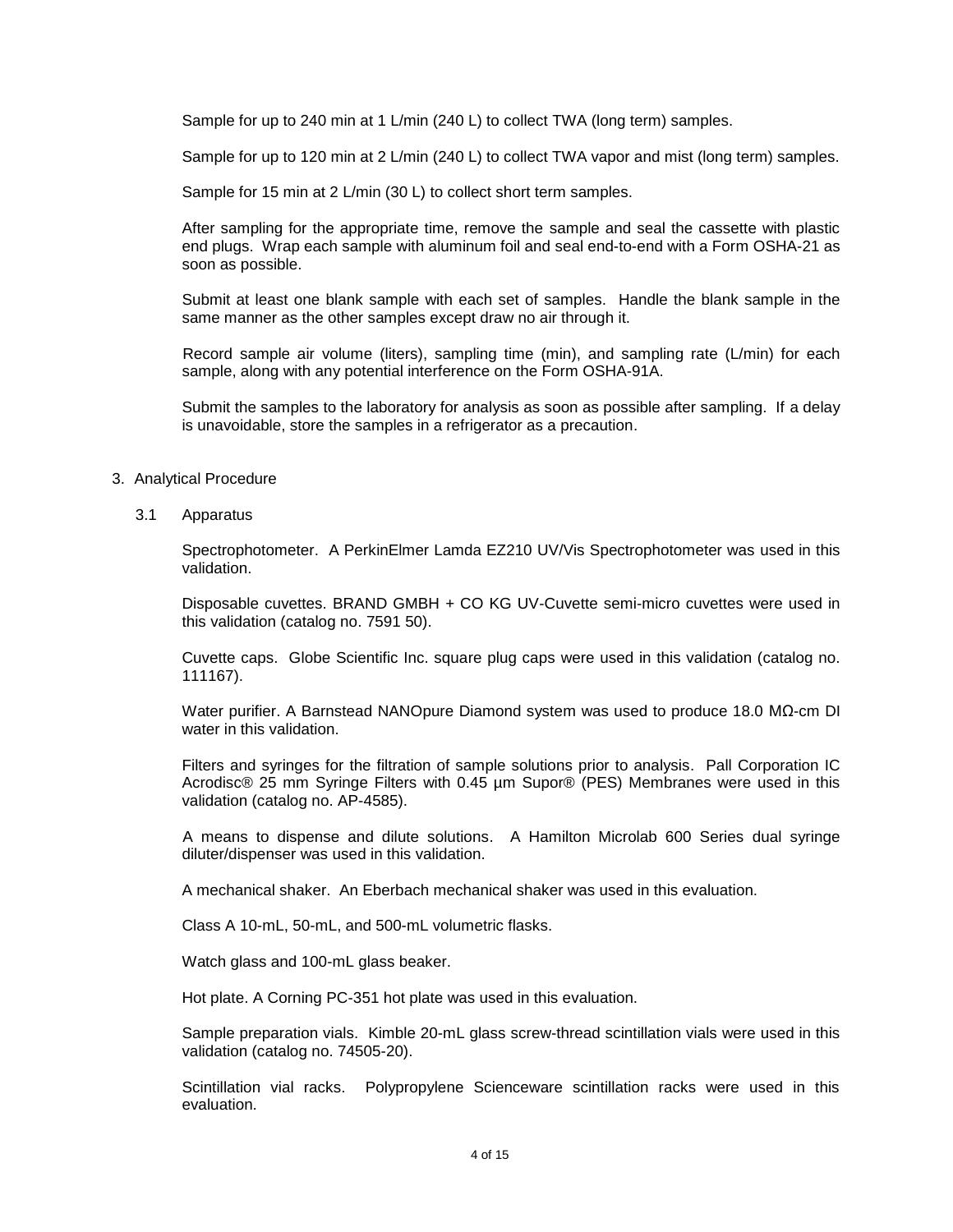Analytical balance capable of weighing at least 0.01 mg. A Mettler Toledo XP205 DeltaRange analytical balance was used in this evaluation.

## 3.2 Reagents

Hydrogen peroxide  $(H_2O_2)$ , [CAS no. 7722-84-1], for ultratrace analysis. The hydrogen peroxide solution used in this evaluation was ≥30% T*race*SELECT Ultra, for ultratrace analysis, purchased from Sigma Aldrich (product no. 16911, lot no. 05735JH). See Section 4.11 for more information.

Titanium(IV) oxysulfate (TiOSO<sub>4</sub>), [CAS no. 13825-74-6]. The titanium(IV) oxysulfate used in this evaluation was ≥29% Ti (as TiO<sub>2</sub>) purchased from Sigma Aldrich (product no. 14023, lot no. SZBB2340).

Sulfuric acid (H<sub>2</sub>SO<sub>4</sub>), [CAS no. 7664-93-9]. The sulfuric acid used in this evaluation was Baker Instra-Analyzed Reagent for trace metal analysis (95.0 – 98.0%) purchased from J.T. Baker.

DI water, 18.0 MΩ-cm.

TiOSO<sub>4</sub>/H<sub>2</sub>SO<sub>4</sub> solution. Prepare by adding 3.5 g TiOSO<sub>4</sub>, 2.5 mL H<sub>2</sub>SO<sub>4</sub>, and 40 mL DI water to a 100 mL beaker. Cover beaker with watch glass, place on a hot plate and heat at about 90 °C, swirling occasionally, until solution becomes clear. Remove from hot plate and allow solution to cool to room temperature. Transfer to a 50-mL volumetric flask, rinsing beaker with several milliliters of DI water, and dilute to mark. Solution can be stored in an air-tight container for 6 months.

Two molar H<sub>2</sub>SO<sub>4</sub> solution. Prepare by adding 55 mL of H<sub>2</sub>SO<sub>4</sub> to a 500-mL volumetric flask containing approximately 400 mL of DI water. Allow solution to cool to room temperature and dilute to mark.

3.3 Standard preparation

Immediately before preparing working standards prepare a stock standard by injecting 50 μL of an approximately 30%  $H_2O_2$  solution into a 10-mL volumetric flask and diluting to mark with DI water. Use the density and concentration of the 30%  $H_2O_2$  solution provided by the manufacturer. For example:

 $(50 \mu L \times 1.11 \text{ mg}/\mu L \times 0.308) / 10.0 \text{ mL} = 1.709 \text{ mg/mL of H<sub>2</sub>O<sub>2</sub>$ 

[Density (1.11 mg/ $\mu$ L) and concentration (30.8%) as reported by the manufacturer of the solution used in validation of method.]

Prepare working standards by injecting microliter amounts of the stock standard into a 10-mL volumetric containing 400 μL TiOSO<sub>4</sub>/H<sub>2</sub>SO<sub>4</sub> solution and 5 mL of 2 M H<sub>2</sub>SO<sub>4</sub>. Dilute to the mark with water. For example, to prepare a target level standard of 333.3 µg/sample  $H_2O_2$ , inject 195 μL of the stock standard into a 10-mL volumetric flask containing 400 μL TiOSO<sub>4</sub>/H<sub>2</sub>SO<sub>4</sub> solution and 5 mL of 2 M H<sub>2</sub>SO<sub>4</sub> then dilute to the mark with water. Prepare new working standards weekly and store in air-tight containers when not in use.

Transfer working standards to plastic disposable cuvettes and cap. Inspect the solution in each cuvette for air bubbles and gently tap cuvette if necessary to remove air bubbles.

Bracket sample concentrations with standard concentrations. If sample concentration falls outside the range of prepared working standards dilute with 50:50 2 M H<sub>2</sub>SO<sub>4</sub>:DI water and reanalyze.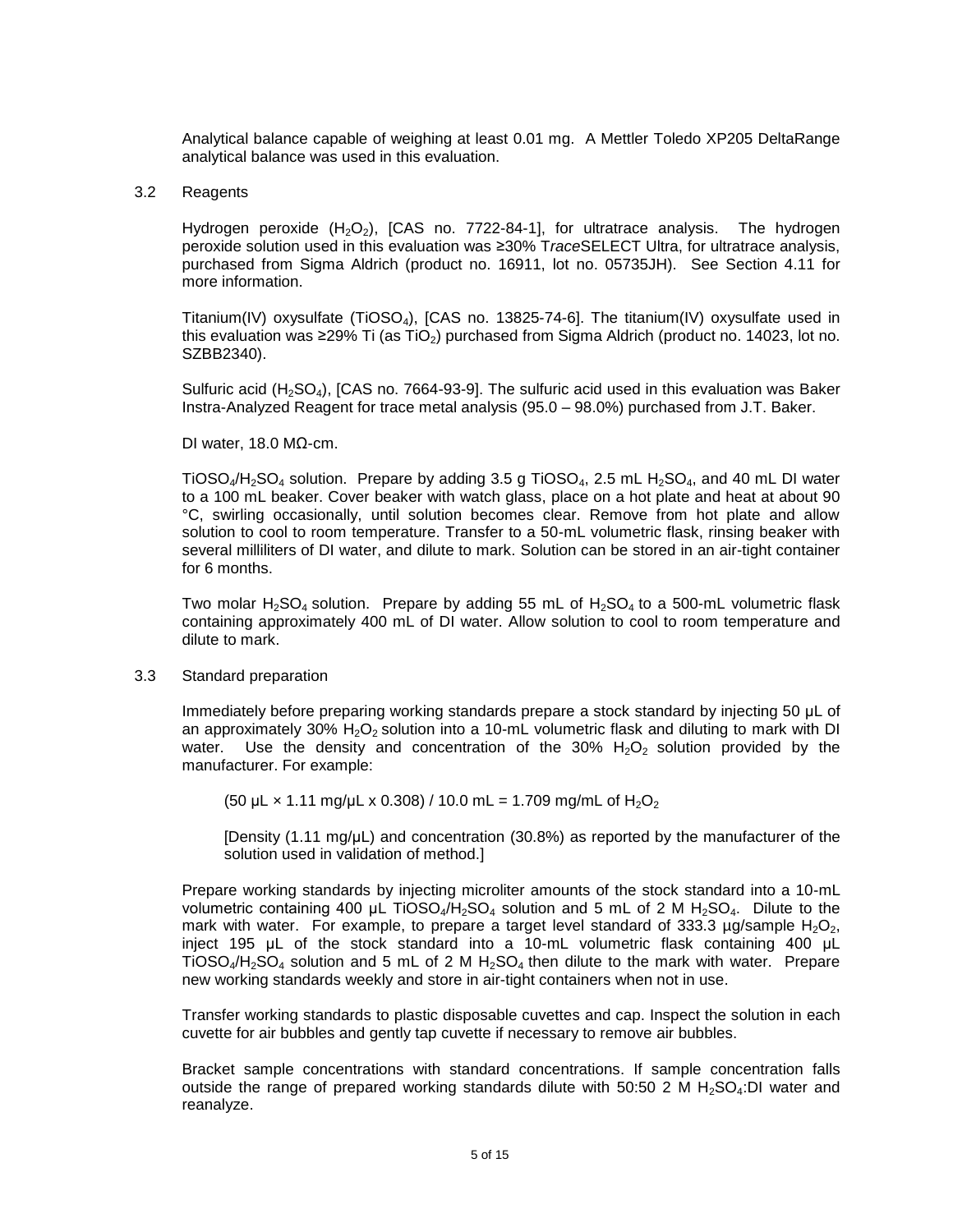# 3.4 Sample preparation

Open cassette and carefully transfer the two 25-mm coated quartz filters into one clean 20-mL scintillation vial.

Add 5 mL of 2 M  $H_2SO_4$ , 5 mL of DI water, and cap tightly.

Place scintillation vials in a scintillation rack. Secure rack on a mechanical shaker and shake samples for 60 min.

Filter 3 mL of sample, transfer filtrate to a plastic disposable cuvette and cap cuvette. Inspect the sample in cuvette for air bubbles and gently tap cuvette if necessary to remove air bubbles.

Analyze as described in Section 3.5.

- 3.5 Analysis
	- 3.5.1 Analytical conditions

| Spectrophotometer conditions |                |
|------------------------------|----------------|
| measurement type:            | photometry     |
| data mode:                   | Abs            |
| number of wavelengths:       |                |
| wavelength:                  | 410.0 nm       |
| slit width:                  | $2 \text{ nm}$ |
| path length:                 | $10.0$ mm      |
|                              |                |

3.5.2 A calibration curve can be constructed by plotting response of standards versus micrograms of analyte per sample. Bracket the samples with freshly prepared analytical standards over a range of concentrations.



Figure 3.5.2. Calibration curve for  $H_2O_2$  (y = -2.66  $\times$  10<sup>-7</sup> $x^2$  + 0.0023x – 0.0107).

### 3.6 Interferences

Any compound with a response, or reacts with the titanium oxysulfate to produce a response, at 410 nm is a potential interferent. If any potential interferences were reported, they should be considered before samples are extracted.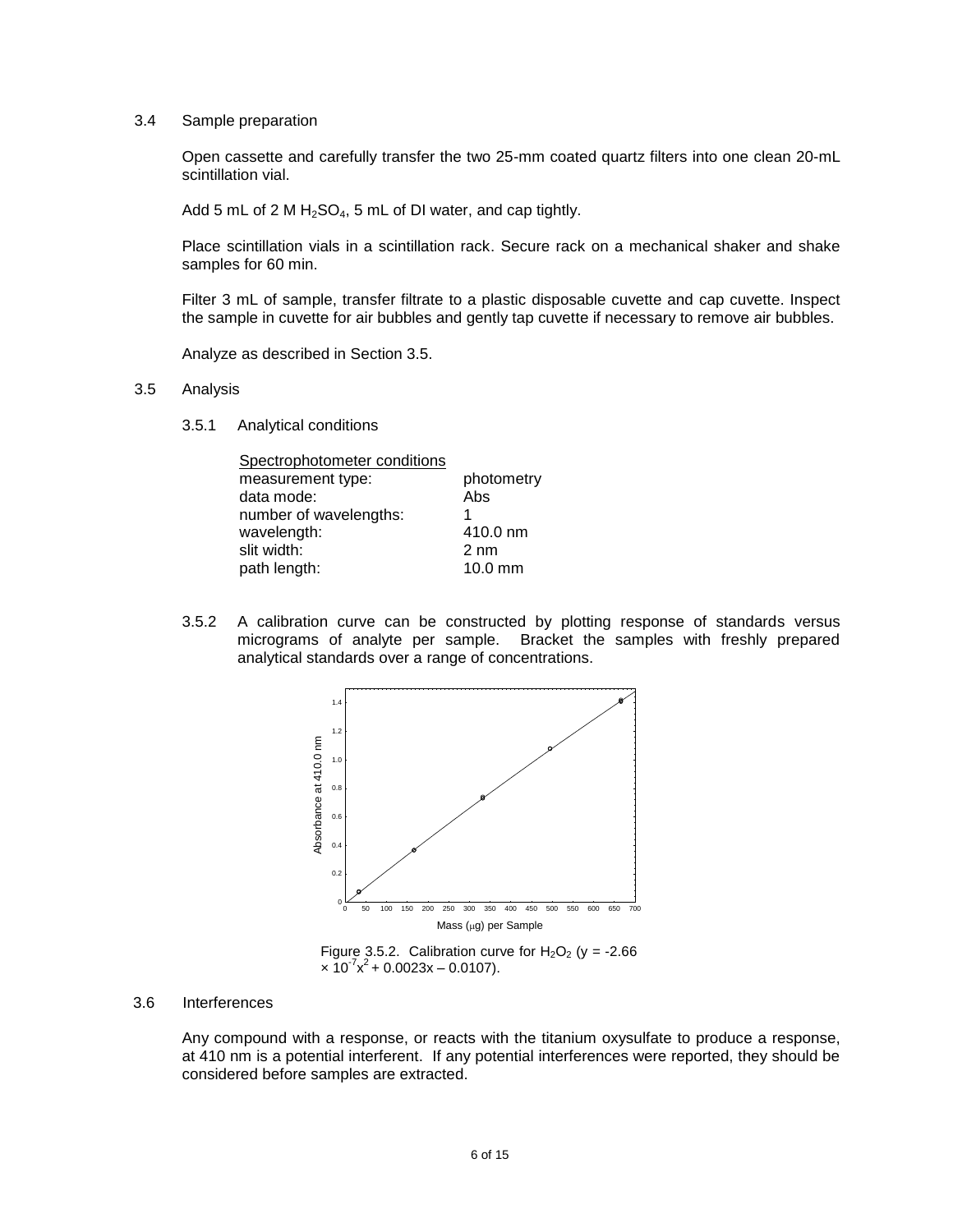# 3.7 Calculations

The amount of  $H_2O_2$  per sample is obtained from the appropriate calibration curve in terms of micrograms per sample, uncorrected for extraction efficiency. This amount is then corrected by subtracting the total amount (if any) found on the blank. The air concentration is calculated using the following formulas.

$$
C_{M} = \frac{M}{VE_{E}}
$$
\nwhere  $C_{M}$  is concentration by weight (mg/m<sup>3</sup>)  
\n*M* is micrograms per sample  
\n*V* is liters of air sampled  
\n $E_{E}$  is extraction efficiency in decimal form  
\n $C_{V} = \frac{V_{M}C_{M}}{M_{r}}$   
\nwhere  $C_{V}$  is concentration by volume (ppm)  
\n $V_{M}$  is 24.46 (molar volume at NTP)  
\n $C_{M}$  is concentration by weight (mg/m<sup>3</sup>)  
\n $M_{r}$  is molecular weight of H<sub>2</sub>O<sub>2</sub> (34.01 g/mol)

## 4. Method Validation

Where applicable, this method follows validation protocols drawing from the OSHA SLTC "Validation Guidelines for Air Sampling Methods Utilizing Chromatographic Analysis"<sup>10</sup>. These Guidelines detail required validation tests, show examples of statistical calculations, list validation acceptance criteria, and define analytical parameters. Air concentrations listed in ppm are referenced to 25 °C and 760 mmHg (101.3 kPa).

4.1 Detection limit of the analytical procedure (DLAP)

The DLAP is measured as concentration of the analyte detected by the spectrophotometer. Ten analytical standards were prepared with approximately equal descending increments of analyte with the highest standard containing  $1.98 \mu g/mL$ . This is the concentration that would produce a response approximately 10 times the reagent blank. These standards and the reagent blank were analyzed with the recommended analytical parameters. The data obtained were used to determine the required parameters (standard error of estimate and slope) for the calculation of the DLAP. Values of 0.0196 and 0.0016 were obtained for the slope and standard error of estimate respectively. The DLAP was calculated to be 0.24 µg/mL.

 10 Eide, M.; Simmons, M.; Hendricks, W. Validation Guidelines for Air Sampling Methods Utilizing Chromatographic Analysis, 2010. United States Department of Labor, Occupational Safety & Health Administration Web site. <http://www.osha.gov/dts/sltc/methods/chromguide/chromguide.pdf> (accessed December 2013).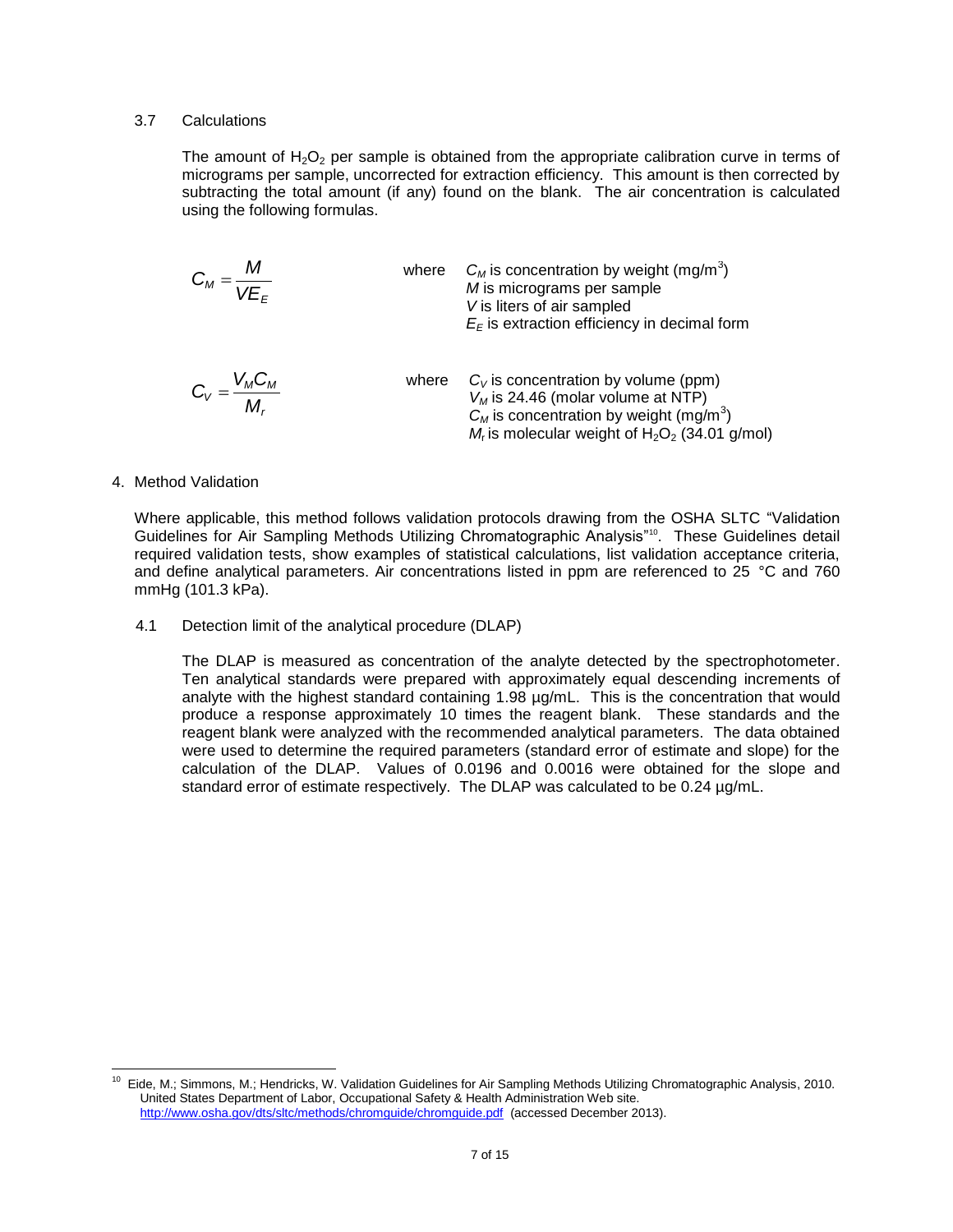| Table 4.1<br>Detection Limit of the Analytical Procedure |            |  |  |  |
|----------------------------------------------------------|------------|--|--|--|
| concentration<br>(µg/mL)                                 | absorbance |  |  |  |
|                                                          | 0.004      |  |  |  |
| 0.137                                                    | 0.006      |  |  |  |
| 0.342                                                    | 0.012      |  |  |  |
| 0.547                                                    | 0.013      |  |  |  |
| 0.752                                                    | 0.015      |  |  |  |
| 0.957                                                    | 0.022      |  |  |  |
| 1.16                                                     | 0.024      |  |  |  |
| 1.37                                                     | 0.030      |  |  |  |

0.034 0.040 0.042

1.57 1.78 1.98



 $0.0196x + 0.0031$ ).

## 4.2 Detection limit of the overall procedure (DLOP) and reliable quantitation limit (RQL)

The DLOP is measured as mass per sample and expressed as equivalent air concentrations based on the recommended sampling parameters. Ten samplers were spiked with approximately equal descending increments of analyte, such that the highest sampler loading was 19.8 µg/sample. This is the amount spiked on a sampler that would produce a response approximately 10 times the response of a sample blank. These spiked samplers and the sample blank were analyzed with the recommended analytical parameters, and the data obtained used to calculate the required parameters (standard error of estimate and the slope) for the calculation of the DLOP. Values of 0.0020 and 0.0024 were obtained for the slope and standard error of estimate respectively. The DLOP was calculated to be 3.6 µg/sample (10.8) ppb or 15.0  $\mu$ g/m $^3$  at 240 L).

| Table 4.2<br>Detection Limit of the Overall Procedure |            |  |  |  |  |
|-------------------------------------------------------|------------|--|--|--|--|
| mass per sample                                       | absorbance |  |  |  |  |
| $(\mu q)$                                             |            |  |  |  |  |
| O                                                     | 0.008      |  |  |  |  |
| 1.37                                                  | 0.008      |  |  |  |  |
| 3.42                                                  | 0.012      |  |  |  |  |
| 5.47                                                  | 0.024      |  |  |  |  |
| 7.52                                                  | 0.021      |  |  |  |  |
| 9.57                                                  | 0.028      |  |  |  |  |
| 11.6                                                  | 0.030      |  |  |  |  |
| 13.7                                                  | 0.033      |  |  |  |  |
| 15.7                                                  | 0.038      |  |  |  |  |
| 17.8                                                  | 0.044      |  |  |  |  |
| 19.8                                                  | 0.046      |  |  |  |  |



Figure 4.2. Plot of data to determine the DLOP/RQL  $(y = 0.0020x + 0.0075)$ .

The RQL is considered the lower limit for precise quantitative measurements. It is determined from the regression line parameters that were obtained for the calculation of DLOP providing 75% to 125% of the analyte is recovered. The RQL is 12.2 µg/sample (36.6 ppb or 50.8  $\mu$ g/m<sup>3</sup>). Recovery at this concentration is 97.0%.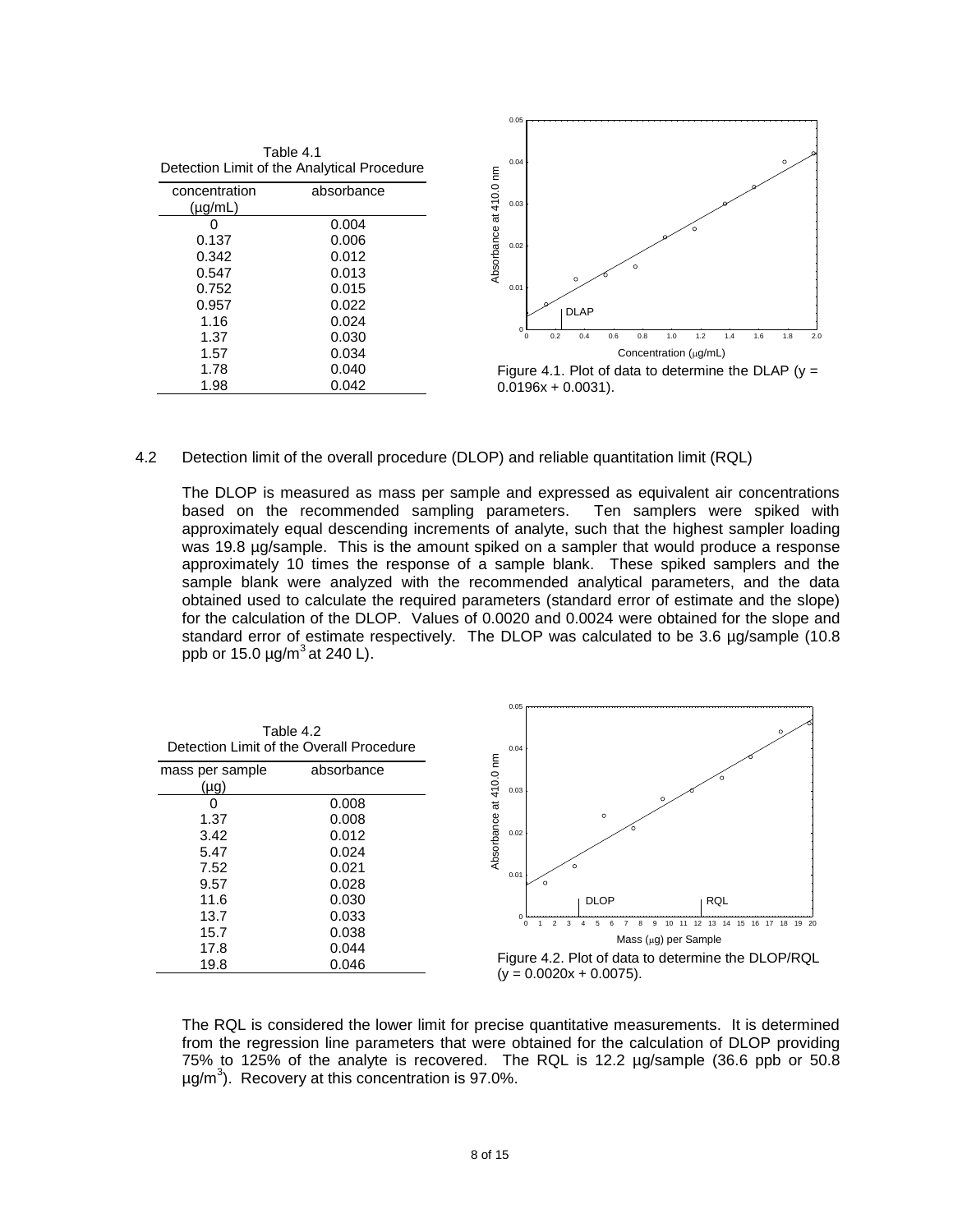When short term samples are collected, the air concentration equivalent to the reliable quantitation limit becomes larger. For example, the reliable quantitation limit is 292 ppb (407  $\mu$ g/m<sup>3</sup>) for H<sub>2</sub>O<sub>2</sub> when 30 L is sampled.

4.3 Precision of the analytical method

The precision of the analytical method was measured as the mass equivalent to the standard error of estimate determined from the quadratic regression of data points from standards over a range that covers 0.1 to 2 times the target concentration. A calibration curve was constructed from three determinations of the five standards and is shown in Section 3.5.2. The standard error of estimate was 7.1 µg/sample.

| Table 4.3<br>Instrument Calibration |       |       |       |       |       |
|-------------------------------------|-------|-------|-------|-------|-------|
| xtarget<br>concn                    | 0.1x  | 0.5x  | 1.0x  | 1.5x  | 2.0x  |
| (µg/sample)                         | 34.2  | 167.5 | 333.3 | 495.7 | 666.7 |
| absorbance                          | 0.074 | 0.364 | 0.738 | 1.077 | 1.411 |
|                                     | 0.070 | 0.364 | 0.728 | 1.076 | 1.419 |
|                                     | 0.070 | 0.363 | 0.728 | 1.075 | 1.406 |

# 4.4 Storage stability test

Storage samples for  $H_2O_2$  were prepared by sampling a dynamically generated controlled test atmosphere using the recommended sampling parameters. The concentration of  $H_2O_2$  in the test atmosphere was the target concentration (0.973 ppm or 1.35 mg/m<sup>3</sup>), and the relative humidity was 80% at 22  $\degree$ C. Eighteen storage samples were prepared. Three samples were analyzed on the day of generation. Fifteen samples were protected from light exposure and stored at ambient temperature (about 21 $\degree$ C). At 3-5 day intervals three samples were selected and analyzed. Sample results are not corrected for extraction efficiency.



Figure 4.4.1. Ambient storage for  $H_2O_2$ .

Low humidity and light exposed storage tests are not normally performed; however, Christensen et al. noted a 30% decrease in recoveries of  $H_2O_2$  after 2 weeks of storage<sup>11</sup>. No loss in recoveries was noted during the initial eighteen days storage test so additional storage tests were performed and described below.

l 11 Christensen, C. S.; Brødsgaard, S.; Mortensen, P.; Egmose, K.; Linde, S. A. Determination of hydrogen peroxide in workplace air: interferences and method validation. *J. Environ. Monit.,* **2000**, *2*, pp 339-343.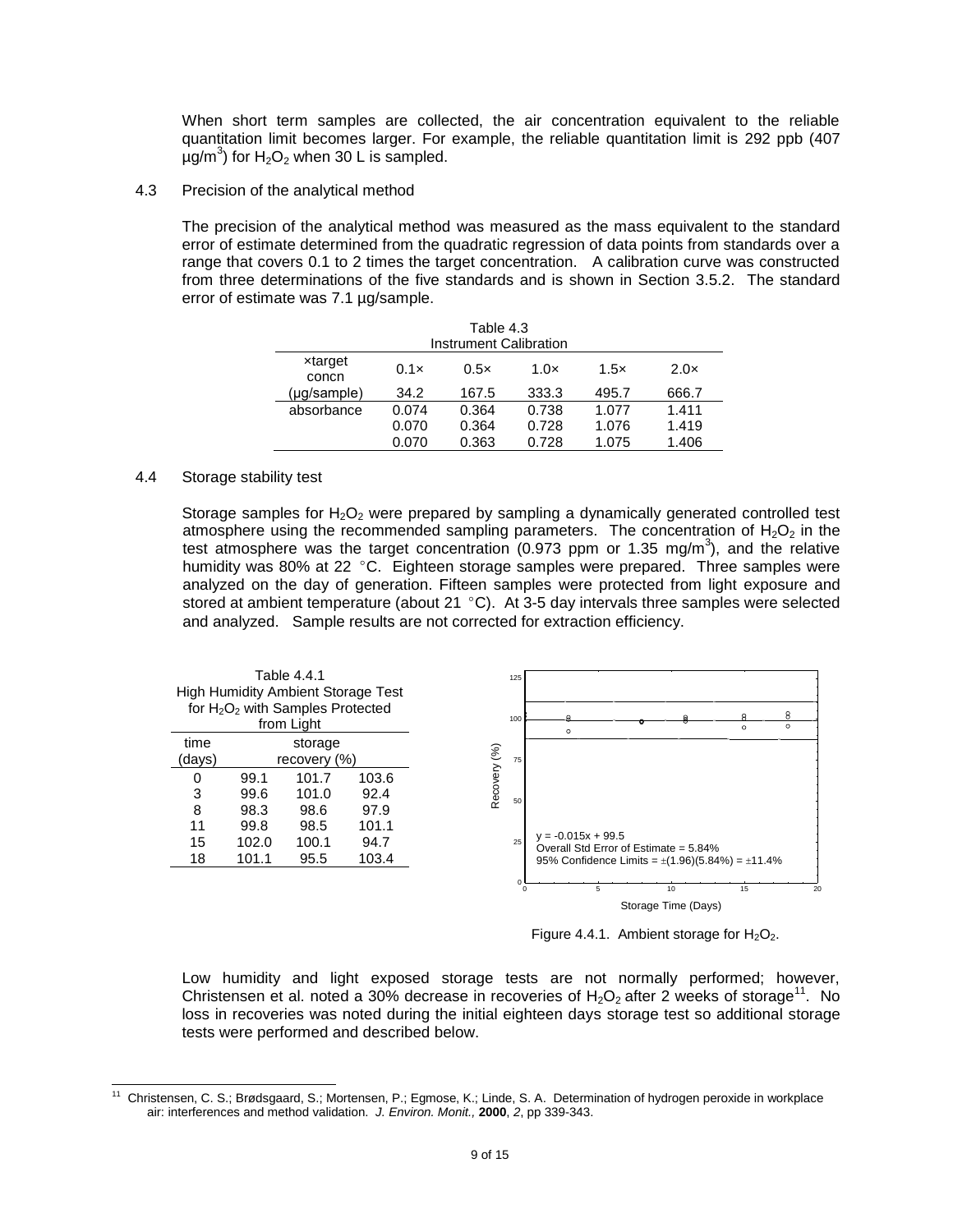A low humidity storage test for  $H_2O_2$  was performed by sampling a dynamically generated controlled test atmosphere using the recommended sampling parameters. The concentration of  $H_2O_2$  in the test atmosphere was the target concentration (1.06 ppm or 1.48 mg/m<sup>3</sup>), and the relative humidity was 8.3% at 21 °C. Nine storage samples were prepared. Three samples were analyzed on the day of generation. Six samples were protected from light exposure and stored at ambient temperature (about 21  $^{\circ}$ C). At 7 day intervals three samples were selected and analyzed. Sample results are not corrected for extraction efficiency.

A low humidity test, with samplers exposed to light during storage, was performed by sampling a dynamically generated controlled test atmosphere using the recommended sampling parameters. The concentration of  $H_2O_2$  in the test atmosphere was the target concentration  $(1.07$  ppm or 1.49 mg/m<sup>3</sup>), and the relative humidity was 9.0% at 21 °C. Nine storage samples were prepared. Three samples were analyzed on the day of generation. Six samples were stored on a lab bench at ambient temperature (about 21 $\degree$ C) with no protection from light

Table 4.4.2 Low Humidity Ambient Storage Test for H<sub>2</sub>O<sub>2</sub> with Samples Protected from Light

|        |              | понгычн |       |  |
|--------|--------------|---------|-------|--|
| time   | storage      |         |       |  |
| (days) | recovery (%) |         |       |  |
| 0      | 102.2        | 103.9   | 102.6 |  |
|        | 99.7         | 100.0   | 100.8 |  |
| 14     | 102.1        | 102.8   | 100.7 |  |
|        |              |         |       |  |

| Table 4.4.3<br>Low Humidity Ambient Storage Test<br>for $H_2O_2$ with Samples Exposed to<br>Light (Bench Top Storage) |              |       |       |  |
|-----------------------------------------------------------------------------------------------------------------------|--------------|-------|-------|--|
| time                                                                                                                  | storage      |       |       |  |
| (days)                                                                                                                | recovery (%) |       |       |  |
| 0                                                                                                                     | 104.5        | 105.1 | 104.6 |  |
| 7                                                                                                                     | 96.3         | 95.6  | 95.2  |  |
| 14                                                                                                                    | 94.9         | 95.4  | 94.1  |  |

exposure. At 7 day intervals three samples were selected and analyzed. Sample results are not corrected for extraction efficiency.

A low humidity test, with samplers exposed to light during storage, was performed by sampling a dynamically generated controlled test atmosphere using the recommended sampling parameters. The concentration of  $H_2O_2$  in the test atmosphere was the target concentration  $(1.05$  ppm or 1.46 mg/m<sup>3</sup>), and the relative humidity was 9.6% at 21  $^{\circ}$ C. Nine storage samples were prepared. Three samples were analyzed on the day of generation. Six samples were stored in a drawer at ambient temperature (about 21 $^{\circ}$ C) but were not covered. At 7 day

| Table 4.4.4 |         |                                      |       |  |  |
|-------------|---------|--------------------------------------|-------|--|--|
|             |         | Low Humidity Ambient Storage Test    |       |  |  |
|             |         | for $H_2O_2$ with Samples Exposed to |       |  |  |
|             |         | Light (Drawer Storage)               |       |  |  |
| time        | storage |                                      |       |  |  |
| (days)      |         | recovery (%)                         |       |  |  |
| 0           | 103.0   | 104.8                                | 103.8 |  |  |
| 7           | 98.4    | 99.1                                 | 98.4  |  |  |
| 14          | 94.8    | 94 7                                 | 93.9  |  |  |

intervals three samples were selected and analyzed. Sample results are not corrected for extraction efficiency.

As shown above there is a reduction in recoveries when samples are exposed to light during storage, but when carefully protected the samples are stable. Based on these results it is recommended that samples be wrapped in aluminum foil after sampling. Sampling at low humidity did not affect storage stability.

### 4.5 Precision (overall procedure)

The precision of the overall procedure at the 95% confidence level is obtained by multiplying the overall standard error of estimate by 1.96 (the z-statistic from the standard normal distribution at the 95% confidence level). Ninety-five percent confidence intervals are drawn about the regression lines in the storage stability figure shown in Section 4.4.

The precision of the overall procedure at the 95% confidence level for the 18-day storage test (at the target concentration) is  $\pm 11.4\%$ . It was obtained from the overall standard error of estimate (5.84%) of the data shown in Figure 4.4.1. It contains an additional 5% for sampling pump error.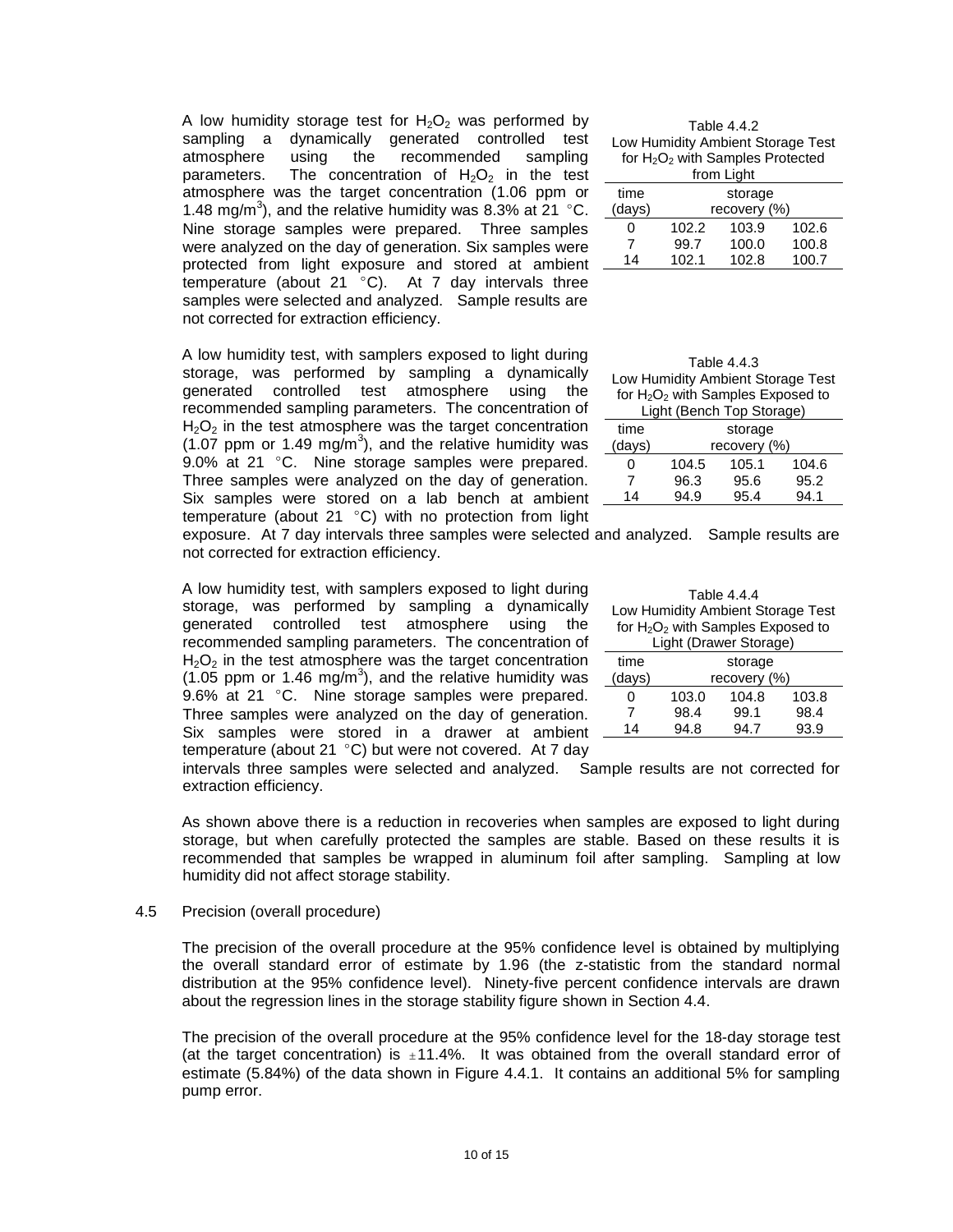The recovery of  $H_2O_2$  from samples used in an 18-day storage test remained above 99.2% when stored at 21 °C and protected from light exposure.

4.6 Reproducibility

Six samples were prepared by sampling a dynamically generated controlled test atmosphere similar to that used in the collection of the storage samples. The concentration of  $H_2O_2$  in the test atmosphere was the target concentration  $(0.996$  ppm or 1.38 mg/m<sup>3</sup>), and the relative humidity was 79% at 22 °C. The samples were submitted to the OSHA Salt Lake Technical Center for analysis. The samples were analyzed after being stored for 30 days at 21 °C. No sample result for  $H<sub>2</sub>O<sub>2</sub>$  had a deviation greater than the precision of the overall procedure determined in Section 4.5.

| Table 4.6<br>Reproducibility Data for $H_2O_2$ |             |          |           |  |  |
|------------------------------------------------|-------------|----------|-----------|--|--|
| theoretical                                    | recovered   | recovery | deviation |  |  |
| $(\mu q$ /sample)                              | (µg/sample) | %)       | %)        |  |  |
| 339                                            | 311         | 91.7     | $-8.3$    |  |  |
| 325                                            | 302         | 92.9     | $-7.1$    |  |  |
| 322                                            | 296         | 91.9     | $-8.1$    |  |  |
| 326                                            | 304         | 93.3     | $-6.7$    |  |  |
| 335                                            | 316         | 94.3     | $-5.7$    |  |  |
| 326                                            | 307         | 94.2     | -5.8      |  |  |

4.7 Sampler capacity

Sampler capacity was tested by sampling a dynamically generated controlled test atmosphere containing  $H_2O_2$  at two times the target concentration (2.03 ppm or 2.83 mg/m<sup>3</sup>) and 80% relative humidity at 22°C. The samples were collected at 1 L/min. A second sampler was placed in a sampling train behind the first sampler. The percentage of the amount found on the second sampler in relation to the concentration of the test atmosphere was defined as breakthrough. There was no significant (˂5%) breakthrough observed after 538 min of testing. This is equivalent to an air volume of 538 L. The recommended air volume for sampling at 1 L/min is 240 L.

Sampler capacity was also tested by sampling a dynamically generated controlled test atmosphere containing  $H_2O_2$  at two times the target concentration (2.11 ppm or 2.94 mg/m<sup>3</sup>) and 81% relative humidity at 21°C. The samples were collected at 2 L/min. A second sampler was placed in a sampling train behind the first sampler. There was no significant (<5%) breakthrough observed after 330 min of testing. This is equivalent to an air volume of 660 L. The recommended air volume for sampling at 2 L/min is 240 L.

4.8 Extraction efficiency and stability of extracted samples

The extraction efficiency is affected by the extraction solution, the sampling medium, and the technique used to extract the samples. Other reagents and techniques than described in this method can be used provided they are tested as specified in the validation guidelines.<sup>12</sup>

# Extraction efficiency

l

The extraction efficiency was determined by liquid-spiking four samplers at each concentration level with  $H_2O_2$ . These samples were stored overnight at ambient temperature and then analyzed. The overall mean extraction efficiency, over the working range of 0.1 to 2 times the target concentration, was 99.3%. The extraction efficiency at the RQL was 99.8%. The presence of water had no significant effect on extraction efficiency. The extraction efficiencies

 $12$  Eide, M.; Simmons, M.; Hendricks, W. Validation Guidelines for Air Sampling Methods Utilizing Chromatographic Analysis, 2010. United States Department of Labor, Occupational Safety & Health Administration Web site. <http://www.osha.gov/dts/sltc/methods/chromguide/chromguide.pdf> (accessed December 2013).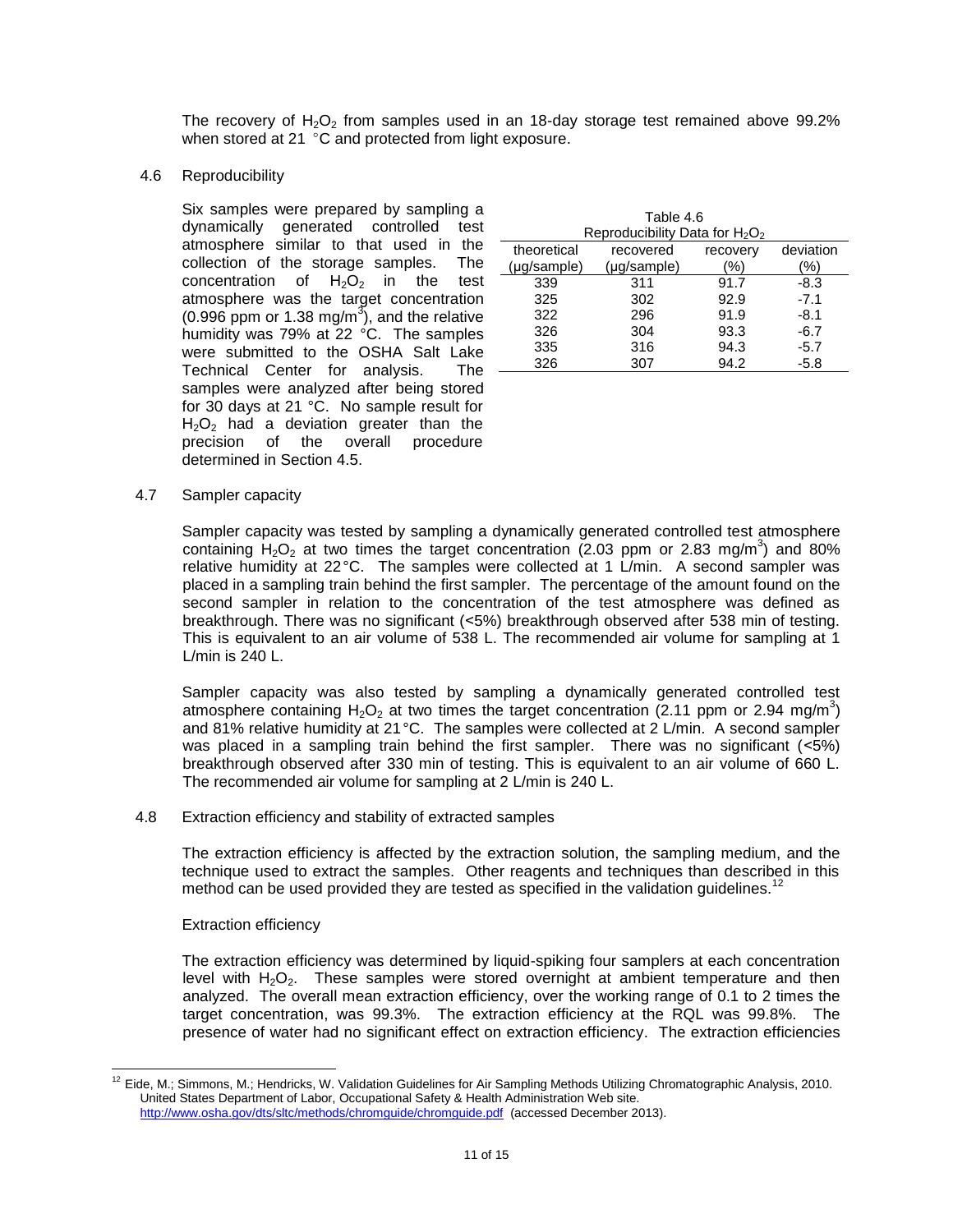for the RQL and the wet samplers are not included in the overall mean. Wet media were prepared by sampling humid air (80% relative humidity at 21 °C) for 240 min at 1 L/min. The data obtained are shown in Table 4.8.1.

| Table 4.8.1              |                  |                                   |                |               |       |       |
|--------------------------|------------------|-----------------------------------|----------------|---------------|-------|-------|
|                          |                  | Extraction Efficiency of $H_2O_2$ |                |               |       |       |
| level                    |                  |                                   |                | sample number |       |       |
| $\times$ target<br>concn | µg per<br>sample | 1                                 | $\overline{2}$ | 3             | 4     | mean  |
| 0.1                      | 34.2             | 101.3                             | 103.9          | 101.4         | 100.0 | 101.6 |
| 0.25                     | 85.5             | 99.5                              | 98.4           | 102.1         | 100.5 | 100.1 |
| 0.5                      | 170.9            | 97.9                              | 97.9           | 98.4          | 98.9  | 98.3  |
| 1.0                      | 341.9            | 98.0                              | 98.3           | 98.0          | 98.8  | 98.3  |
| 1.5                      | 512.8            | 99.3                              | 98.8           | 98.4          | 99.4  | 99.0  |
| 2.0                      | 683.8            | 97.5                              | 98.6           | 97.3          | 99.2  | 98.2  |
| RQL                      | 12.3             | 101.8                             | 101.8          | 99.1          | 96.4  | 99.8  |
| $1.0$ (wet)              | 341.9            | 98.5                              | 97.9           | 98.3          | 98.3  | 98.3  |

## Stability of extracted samples

The stability of extracted samples was investigated by reanalyzing dry target concentration samples at 1 and again at 7 days after the initial analysis. These samples were stored in capped cuvettes at ambient temperature and fresh analytical standards were prepared and used each day. Results are presented as percent of the original analysis.

| Table 4.8.2 |                                                       |              |       |       |       |  |  |
|-------------|-------------------------------------------------------|--------------|-------|-------|-------|--|--|
|             | Stability of Digested Samples at Target Concentration |              |       |       |       |  |  |
|             |                                                       | recovery (%) |       |       |       |  |  |
| storage     |                                                       |              |       |       |       |  |  |
| (days)      |                                                       |              | 3     |       | mean  |  |  |
|             | 101.3                                                 | 101.0        | 101.2 | 101.2 | 101.2 |  |  |
|             | 103.9                                                 | 106.6        | 103.6 | 104.7 | 104.7 |  |  |

# 4.9 Sampling interferences

### Retention

Retention was tested by sampling a dynamically generated controlled test atmosphere containing two times the target concentration (2.00 ppm or 2.78 mg/m<sup>3</sup>) of  $H<sub>2</sub>O<sub>2</sub>$  at 80% relative humidity and 22 °C. The test atmosphere was sampled with six samplers at 1 L/min for 60 min. Sampling was discontinued and the samplers were separated into two sets of 3 samplers each. The

| Table 4.9.1<br>Retention of $H_2O_2$ |       |       |       |       |  |  |
|--------------------------------------|-------|-------|-------|-------|--|--|
| recovery (%)                         |       |       |       |       |  |  |
| set                                  |       |       | З     | mean  |  |  |
| first                                | 108.0 | 102.7 | 102.9 | 104.5 |  |  |
| second                               | 102.0 | 101.9 | 103.0 | 102.3 |  |  |
|                                      |       |       |       |       |  |  |
| second/first                         |       |       |       | 97.9  |  |  |

generation system was flushed with contaminant-free air. Contaminant-free air is laboratory conditioned air at known relative humidity and temperature but without any added chemicals except water. One set of samplers was set aside (first set). Sampling was resumed with the second set of three samples and contaminant-free air at 80% relative humidity and 22 $^{\circ}$ C at 1 L/min for 180 min. All six samplers were analyzed and the data obtained are shown in Table 4.9.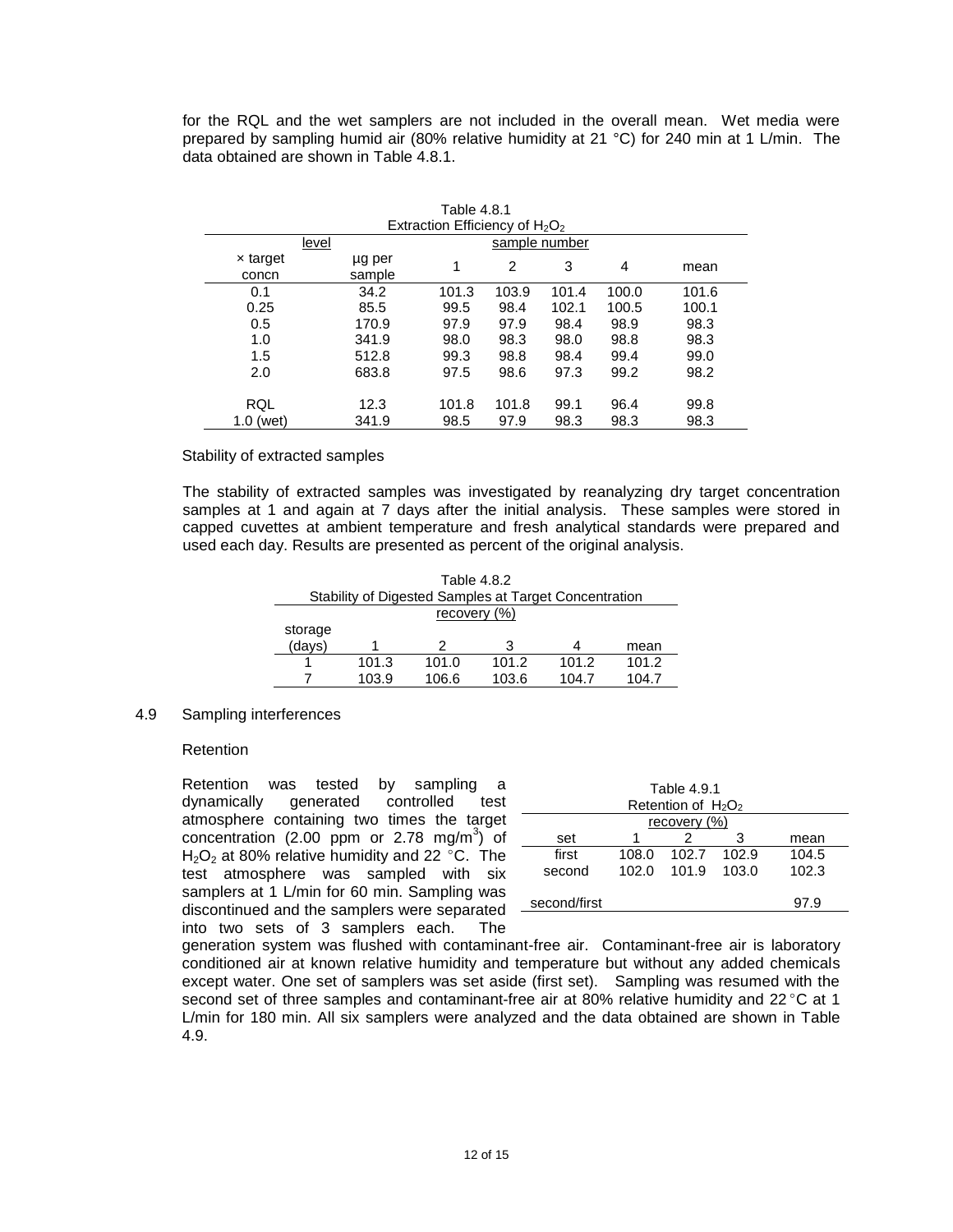### Low humidity

The effect of low humidity was tested by sampling a dynamically generated controlled test atmosphere containing two times the target concentration (2.10 ppm or 2.92 mg/m<sup>3</sup>) of H<sub>2</sub>O<sub>2</sub> at 18% relative humidity and 22  $^{\circ}$ C. The test atmosphere was sampled with three samplers at 1 L/min for 240 min. All of the samples were immediately analyzed. Sample results were 99.0%, 99.2%, and 100.1% of theoretical.

### Low concentration

The effect of low concentration was tested by sampling a dynamically generated controlled test atmosphere containing 0.1 times the target concentration (0.0993 ppm or 0.138 mg/m<sup>3</sup>) of H<sub>2</sub>O<sub>2</sub> at 79% relative humidity and 22  $^{\circ}$ C. The test atmosphere was sampled with three samplers at 1 L/min for 240 min. All of the samples were immediately analyzed. Sample results were 99.3%, 101.0%, and 102.7% of theoretical.

# Chemical interference

The effect of a potential chemical sampling interference was tested by sampling dynamically generated controlled test atmospheres containing  $H<sub>2</sub>O<sub>2</sub>$  and peracetic acid (PAA). The PAA solution

| Table 4.9.2                     |                         |       |  |  |  |  |  |
|---------------------------------|-------------------------|-------|--|--|--|--|--|
| Interference of PAA on $H_2O_2$ |                         |       |  |  |  |  |  |
| recovery of $H_2O_2$ (%)        |                         |       |  |  |  |  |  |
|                                 |                         | mean  |  |  |  |  |  |
| 101.9                           | 101.7                   | 102.9 |  |  |  |  |  |
| 110.6                           | 109.7                   | 110.3 |  |  |  |  |  |
| 127.7                           | 125.7                   | 127.4 |  |  |  |  |  |
|                                 | 105.0<br>110.7<br>128.9 |       |  |  |  |  |  |

used to generate the test atmospheres was a 39.2% PAA solution (with  $4.9\%$  H<sub>2</sub>O<sub>2</sub>, 42.3%) acetic acid, and water) purchased from Sigma Aldrich (product no. 77240). The  $H_2O_2$  of this solution was titrated and the concentration verified. The PAA solution was injected directly into the test atmosphere without dilution to avoid changing the equilibrium concentration of the solution. Three test atmospheres were generated, each with a temperature of  $21^{\circ}$ C at 9% relative humidity, and sampled with three samples at 1 L/min for 240 min. All samples were immediately analyzed and the data obtained are shown in Table 4.9.2. Results show that above an air concentration of 2 ppm PAA the interference becomes significant. At levels less than 1 ppm PAA, and at the ACGIH TLV-STEL of 0.4  $ppm<sup>13</sup>$ , the interference is not significant.

Potassium permanganate and potassium iodide can interfere with the analysis of  $H_2O_2$ .<sup>14</sup> See Christensen et al. for other potential interferences tested when sampling  $H_2O_2$  with glass filters impregnated with titanium tetrachloride / sulfuric acid. <sup>15</sup>

### 4.10 Short-term sampling

l

Short-term sampling was tested by sampling a dynamically generated controlled test atmosphere containing  $H_2O_2$  at the target concentration (1.00 ppm or 1.40 mg/m<sup>3</sup>) and 80% relative humidity at 21°C. The test atmosphere was sampled with three samplers at 2 L/min for 15 min. All of the samples were immediately analyzed. Sample results were 104%, 103%, and 108% of theoretical.

<sup>13</sup> American Conference of Governmental Industrial Hygienists, Inc. *Documentation of the Threshold Limit Values and Biological Exposure Indices*; Cincinnati, OH, 2015; pp. Peracetic Acid – 1 through Peracetic Acid – 5.

<sup>14</sup> Hydrogen Peroxide (OSHA Method ID-126-SG). United States Department of Labor, Occupational Safety and Health Administration Web site. <http://www.osha.gov/dts/sltc/methods/partial/t-id126sg-pv-01-0201-m/t-id126sg-pv-01-0201-m.html> (accessed May 2015).

<sup>&</sup>lt;sup>15</sup> Christensen, C. S.; Brødsgaard, S.; Mortensen, P.; Egmose, K.; Linde, S. A. Determination of hydrogen peroxide in workplace air: interferences and method validation. *J. Environ. Monit.,* **2000**, *2*, pp 339-343.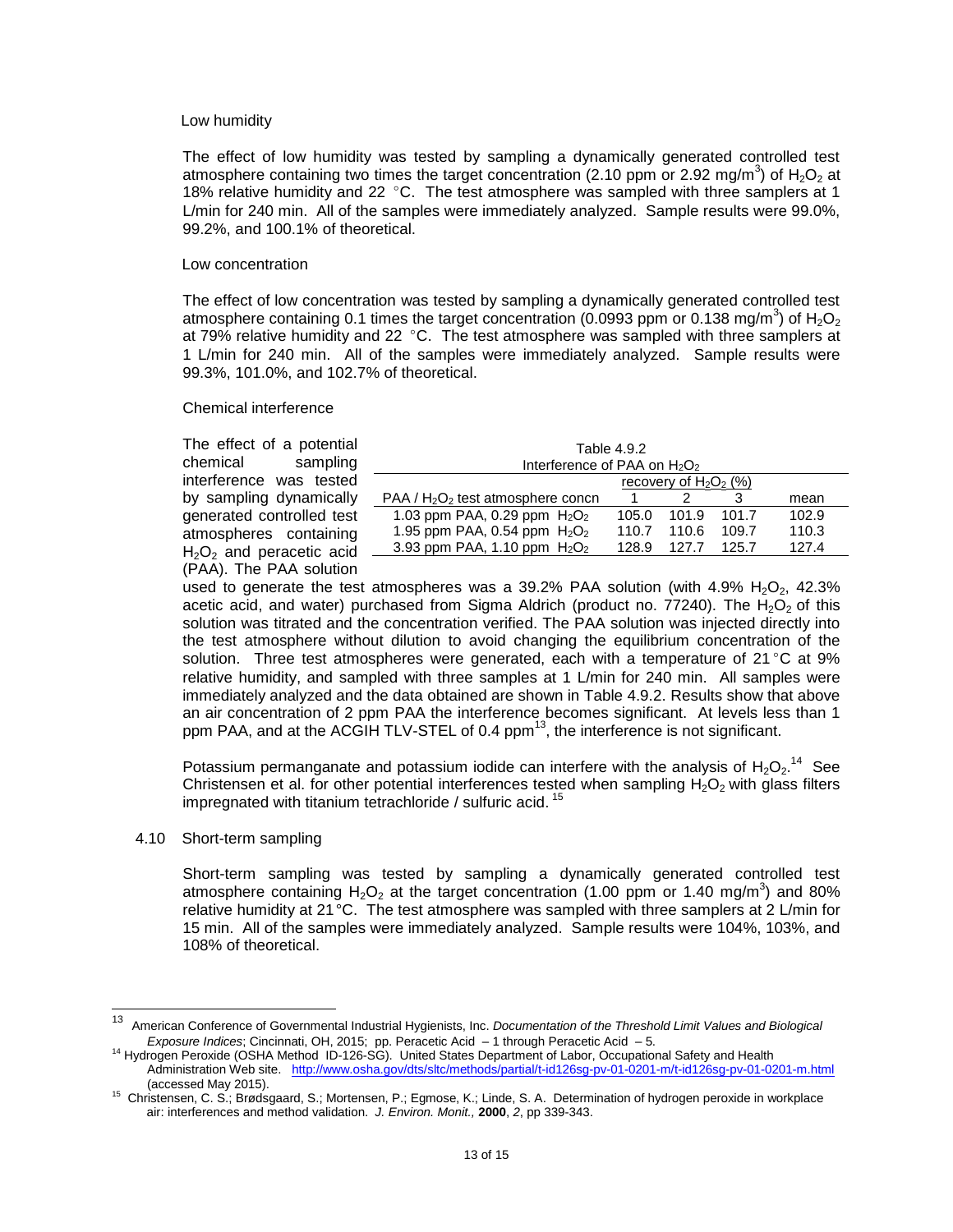# 4.11 Hydrogen peroxide standard

The  $H_2O_2$  solution used in this evaluation was:

≥30% T*race*SELECT Ultra, for ultratrace analysis, purchased from Sigma Aldrich (product no. 16911, lot no. 05735JH).

The solution was received at SLTC on 4/4/2014. The manufacturer certificate of analysis reported a quality release data of 8/12/2013, a recommended retest date of 1/2017, and a certified concentration of 30.8%. The manufacturer recommended storage of the solution at 2- 8 °C in the dark. During use of this solution it was periodically titrated using a standardized potassium permanganate solution (1 N) and the results are shown in Table 4.11.

| Table 4.11                                                     |                                     |       |  |  |  |  |  |
|----------------------------------------------------------------|-------------------------------------|-------|--|--|--|--|--|
| Titration Results of $H_2O_2$ solution Used in this Evaluation |                                     |       |  |  |  |  |  |
| test data                                                      | titration result<br>vs manufacturer |       |  |  |  |  |  |
|                                                                | %)                                  | '%)   |  |  |  |  |  |
| 4/23/2014                                                      | 31.5                                | 102.3 |  |  |  |  |  |
| 5/1/2014                                                       | 31.2                                | 101.3 |  |  |  |  |  |
| 9/3/2014                                                       | 31.5                                | 102.3 |  |  |  |  |  |
| 11/19/2014                                                     | 31.3                                | 101.6 |  |  |  |  |  |
| 3/11/2015                                                      | 31.6                                | 102.6 |  |  |  |  |  |

Based on these results the concentration listed on the certificate of analysis can be used, and periodic standardization of the solution is not necessary if stored as specified by the manufacturer.

4.12 Cassette wall test

To test the need for an interior wall wipe six cassettes were spiked with 333.3  $\mu$ g H<sub>2</sub>O<sub>2</sub> (25)  $\mu$ L of a 13.33 mg/mL H<sub>2</sub>O<sub>2</sub> solution). For three samples the spike was deposited directly on the titanium oxysulfate coated quartz filter and for the other three the spike was placed on the top (inlet side) of the interior wall. The cassettes were reassembled and stored inlet side down overnight. All six samples were analyzed,

| Table 4.12<br>Recovery of $H_2O_2$ from Spiked Cassette Walls |      |      |      |      |  |  |
|---------------------------------------------------------------|------|------|------|------|--|--|
| recovery (%)                                                  |      |      |      |      |  |  |
| set                                                           |      |      | з    | mean |  |  |
| wall spike                                                    | 94.8 | 94.2 | 94.7 | 94.6 |  |  |
| filter spike                                                  | 96.9 | 96.7 | 97.0 | 96.9 |  |  |
|                                                               |      |      |      |      |  |  |
| wall/filter                                                   |      |      |      | 97.7 |  |  |

without wiping the cassette wall, and the data obtained are shown in Table 4.12. Results demonstrate that the  $H_2O_2$  had evaporated off the cassette wall and reacted with the titanium oxysulfate coated quartz filter. Wiping of the interior walls is not necessary.